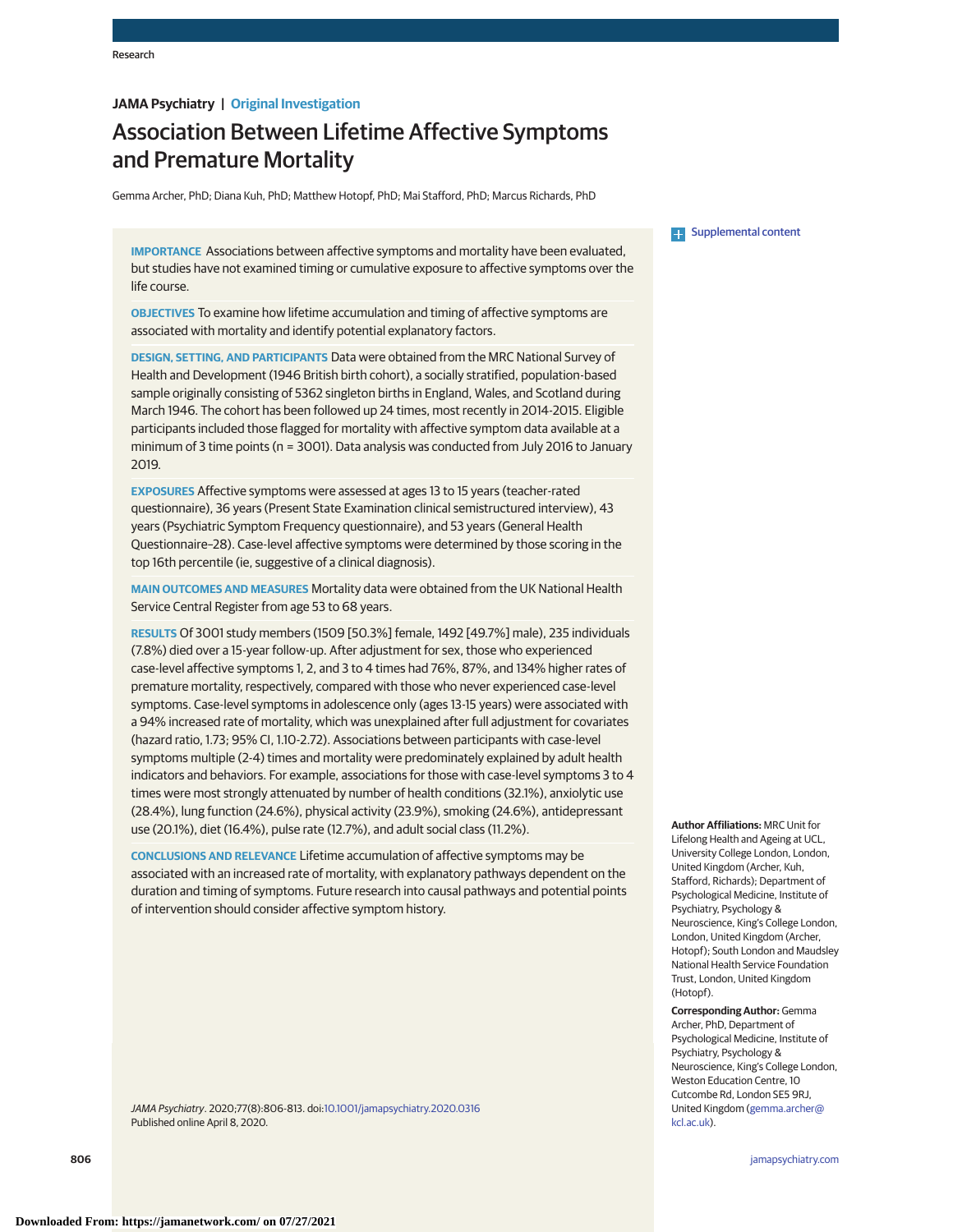ssociations between affective problems (anxiety and<br>depression) and premature mortality have been dem-<br>onstrated among psychiatric, medical, and community-<br>based samples:<sup>12</sup> and across many causes of doath<sup>2,3</sup>, how. depression) and premature mortality have been dembased samples<sup>1,2</sup> and across many causes of death<sup>2,3</sup>; however, most studies have relied on a single measure of affective symptoms in mid to late adulthood and a relatively short follow-up.1-3 Little is known about the long-term association between affective symptoms and mortality, particularly whether associations are determined more by accumulation or timing of symptoms. Of studies assessing affective symptoms over multiple time points, mortality<sup>4,5</sup> has been estimated to increase with the frequency of case-level symptoms, but all of those studies were conducted in samples of older persons, with amaximum 7-year exposure window. Also, few studies have included a comprehensive range of potential major explanatory variables.<sup>1</sup>

We used data from the 1946 British birth cohort up to age 68 years, which has measures of affective symptoms spanning adolescence to late adulthood in addition to data on a wide range of potential explanatory factors. Our aims were to (1) examine the association between lifetime accumulation of affective symptoms and premature mortality, (2) investigate the role of symptom timing, and (3) examine whether associations were explained by a range of socioeconomic, behavioral, and physiological factors.

### Methods

The MRC National Survey of Health and Development (NSHD) is Britain's oldest birth cohort, originally consisting of a socially stratified sample of 5362 singleton births in England, Wales, and Scotland during a single week in March 1946. The cohort has been followed up 24 times, most recently in 2013-2014 (age,  $68-69$  years), $<sup>6</sup>$  when its socioeconomic pro-</sup> file was broadly similar to a census reference population.<sup>7</sup> Data analysis for the present study was conducted from July 2016 to January 2019. The most recent ethical approval was granted by the National Research Ethics Service Committee London Queen Square and by the Scotland A Research Ethics Committee. All study members gave written informed consent and did not receive financial reimbursement. This study followed the Strengthening the Reporting of Observational Studies inEpidemiology [\(STROBE\)](https://www.equator-network.org/reporting-guidelines/strobe/) reporting guideline for cohort studies.

Mortality datawere obtained from study records and linked with National Health Service Central Registry data. Follow-up time was from age 53 years to death or censored owing to emigration or October 31, 2014.

Affective symptoms were analyzed as a single construct because we found no evidence that mortality was associated with a particular type of symptom, such as anxiety vs depressive. Measures of affective symptoms were available at ages 13, 15, 36, 43, and 53 years. At ages 13 and 15 years, these symptoms were assessed by teachers using a forerunner of the Rutter B questionnaire.<sup>8</sup> Factor scores were standardized at ages 13 and 15 years and then summed to create a single measure of adolescent affective symptoms.<sup>9</sup>

### **Key Points**

**Question** How are affective symptoms over the life course associated with mortality?

**Findings** In a British birth cohort (n = 3001), affective symptoms were assessed between adolescence and age 53 years. Those who had case-level affective symptoms 1, 2, and 3 to 4 times had 76%, 87%, and 134% higher rates of premature mortality, respectively, by age 68 years compared with those who never experienced case-level symptoms; associations were largely explained by factors in adulthood, such as self-reported health conditions, smoking, and physical activity.

**Meaning** Future research into causal pathways and potential points of intervention for premature mortality should consider affective symptom history.

When study members were aged 36 years, affective symptoms were assessed using the short form of the Present State Examination,<sup>10,11</sup> which is a validated, semistructured clinical interview designed to assess the frequency and severity of psychiatric symptoms in the preceding month.<sup>12</sup> All items relating to anxiety and depressive disorders were extracted (Cron $b$ ach  $\alpha$  = 0.83), and a factor score was created using confirmatory factor analysis.

Affective symptoms at age 43 years were elicited by trained interviewers using the Psychiatric Symptom Frequency scale, which is an 18-item questionnaire assessing the frequency and severity of anxiety and depressive symptoms in the preceding year.<sup>13</sup> At age 53 years, affective symptoms were measured using the 28-item General Health Questionnaire, which is a validated, self-reported questionnaire assessing anxiety and depressive symptoms in the preceding 4 weeks.<sup>14,15</sup>

For each assessment, case-level affective symptoms were determined by those scoring in the top 16th percentile (ie, suggestive of a clinical diagnosis) based on the estimated prevalence of common mental disorders in the UK population.<sup>16</sup> Affective case accumulation was obtained by adding the total number of times study members experienced a case at the ages tested (0, 1, 2, and 3-4 times).

Affective case histories were created to differentiate between potential proximal and distal effects among those who experienced case-level symptoms at a single time point. These categories included adolescent only (case-level symptoms at ages 13-15 years only) and late onset (case-level symptoms at age 53 years only). Other categories included never, chronic (case-level symptoms 3-4 times), and intermittent (caselevel symptoms 3-4 times), and intermittent (case-level symptoms 1-2 times).

Potential explanatory factors were identified a priori as life course factors associated with affective disorders and mortality. Variables were obtained by postal questionnaire or nurse interview unless otherwise specified. Sociodemographic factors were sex, occupational social class at age 53 years (defined according to the Registrar General), and educational attainment by age 26 years.

Health indicators were assessed by trained nurses in participants aged 53 years and included systolic blood pressure,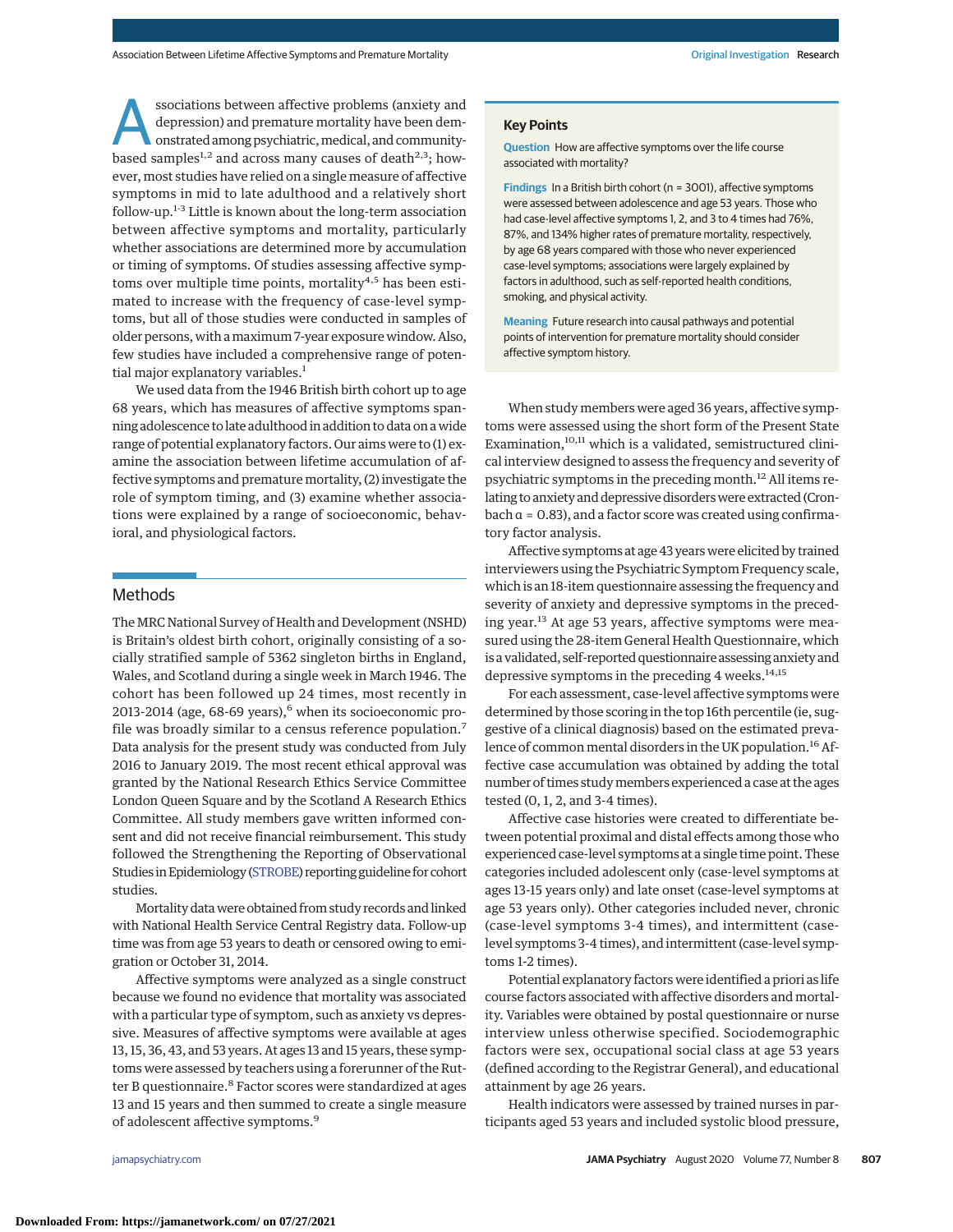body mass index, lung function (forced expiratory volume in 1 second), and resting pulse rate. The number of selfreported health conditions, using the wording in the questionnaires, at ages 43 and 53 years (0, 1, 2, and  $\geq$ 3 conditions) included ever having bronchitis, blood pressure problems, heart trouble, cancer, stroke, or diabetes, which were summed across ages.<sup>7</sup>

Health behaviors were smoking history (never, predominantly nonsmoker, predominantly smoker, and lifelong smoker<sup>17</sup>); average physical activity across ages 36, 43, and 53 years<sup>18</sup> (inactive, moderately active, or most active); alcohol misuse at ages 43 or 53 years (using the CAGE [cutting down, annoyance by criticism, guilty feeling, and eyeopeners] questionnaire<sup>19</sup>); and average dietary choice scores across ages 36, 43, and 53 years (obtained from 5-day diet diaries and calculated using the Eating Choices Index).<sup>20,21</sup> The index scoring ranges from 4 to 20, with higher scores representing healthier choices, based on breakfast consumption, fruit portions, type of milk, and type of bread consumed.

Psychotropicmedication included antidepressant and anxiolytic use at ages 31, 36, 43, or 53 years. Social networks included marital status at age 53 years and perceived social support at ages 43 and 53 years. Number of stressful life events in the preceding year were summed across ages 36, 43, and 53 years and categorized into 0 to 5, 6 to 9, and 10 or more events.<sup>22</sup> Adverse childhood experiences were teacher-rated cleanliness of the child at age 11 years, used to indicate neglect; parental divorce or separation when the child was younger than 13 years; and parental abuse, retrospectively assessed when the participant was aged 43 years. Other childhood factors included social class (based on father's social class at age 11 years), childhood sickness (based on absence from school at ages 6-12 years), and adolescent externalizing at ages 13 to 15 years.<sup>9</sup> Presence of schizophrenia was ascertained by questionnaire, interview, and hospital and general practitioner contact data up to age 43 years.<sup>23</sup>

Participants included all those with complete affective symptom data at a minimum of 3 time points and who consented to National Health Service mortality flagging. Of the original birth cohort (N = 5362), 476 participants died when younger than age 53 years, 585 emigrated, 1266 refused participation or were unable to be traced, 12 had nonlinked mortality data, and 957 had missing affective symptom data at ages 13 to 15, 36, 43, or 53 years. Missing covariate data ranged from 0% to 8.6%, with the exception of childhood sickness absence (17.2%) and diet diary data (29.2%-43.1%). Multiple imputation using chained equations was used to impute missing data on covariates and those missing a single measure of affective symptoms, $^{24}$  leaving 3001 study members in the analytical sample (509 [50.3%] female, 1492 [49.7%) male, 235 individuals (7.8%) died over a 15-year follow-up. eTable 1 in the [Supplement](https://jamanetwork.com/journals/jama/fullarticle/10.1001/jamapsychiatry.2020.0316?utm_campaign=articlePDF%26utm_medium=articlePDFlink%26utm_source=articlePDF%26utm_content=jamapsychiatry.2020.0316) provides the characteristics of observed and imputed samples.

### Statistical Analysis

Kaplan-Meier graphs were used to compare the survival probability of individuals with case-level affective symptoms 0, 1,

2, and 3 to 4 times over the follow-up period. The association between affective case accumulation and all-cause mortality rates were assessed using Cox proportional hazards models. First, the model was adjusted for sex. Second, each covariate was entered into the sex-adjusted model. Third, a final model adjusted for all covariates simultaneously. The extent to which each adjustment attenuated associations was calculated by 100 − [(aHR − 1)/(HR − 1) × 100], where aHR indicates adjusted hazard ratio.

The above analyses were repeated using the affective case history variable. Piecewise Cox regression examined the association between affective case history and mortality by follow-up time. Sex interactions were tested using joint Wald tests; there was no evidence that associations differed between men and women.

Sensitivity analyses were conducted by excluding schizophrenia cases and external causes of death (suicide, unintentional, or violence). With 2-tailed testing, findings were considered statistically significant at  $\alpha$  = .05. All analyses were carried out in Stata, version 14 (StataCorp LLC).

### Results

Mean follow-up time was 14.4 years (range, 0.1-15.0 years), during which there were 235 deaths (102 men and 133 women). Of these, 20 were due to external causes (violence, unintentional, or suicide).

Table 1 reports the characteristics of the study sample by affective case-level symptom accumulation. With the exception of childhood social class, most covariates were associated with case accumulation (eg, antidepressant use: 4.5% for participants with no symptoms vs 37.8% for those with 4 caselevel affective symptoms), and most by dose-response, with weaker associations observed for pulse rate, body mass index, alcohol misuse, diet, and adolescent externalizing.

The Figure shows unadjusted survival curves for lifetime case-level affective symptoms. Study members who experienced case-level affective symptoms 3 to 4 times had the lowest survival probability, and those who never experienced case-level symptoms had the highest survival probability.

Table 2 reports that, after adjustment for sex, participants who experienced case-level symptoms 1, 2, and 3 to 4 times had an increased rate of mortality compared with those who never experienced case-level symptoms (76%; aHR, 1.76; 95% CI, 1.29-2.38; aHR, 1.87; 95% CI, 1.18-2.97; and 134%; aHR, 2.34; 95% CI, 1.36-4.04, respectively), and that mortality rates increased with affective case accumulation. After full adjustment, associations between mortality and those who experienced case-level symptoms 2 times (aHR, 1.16; 95% CI, 0.72-1.89) and 3 to 4 times (aHR, 1.18; 95% CI, 0.62-2.25) were largely attenuated. In contrast, the association between those who had case-level symptoms at a single time point and mortality was only partially explained (aHR, 1.46; 95% CI, 1.06-2.02).

Table 3 summarizes how sex-adjusted associations between affective case accumulation and mortality were attenuated by each covariate separately. eTable 2 in the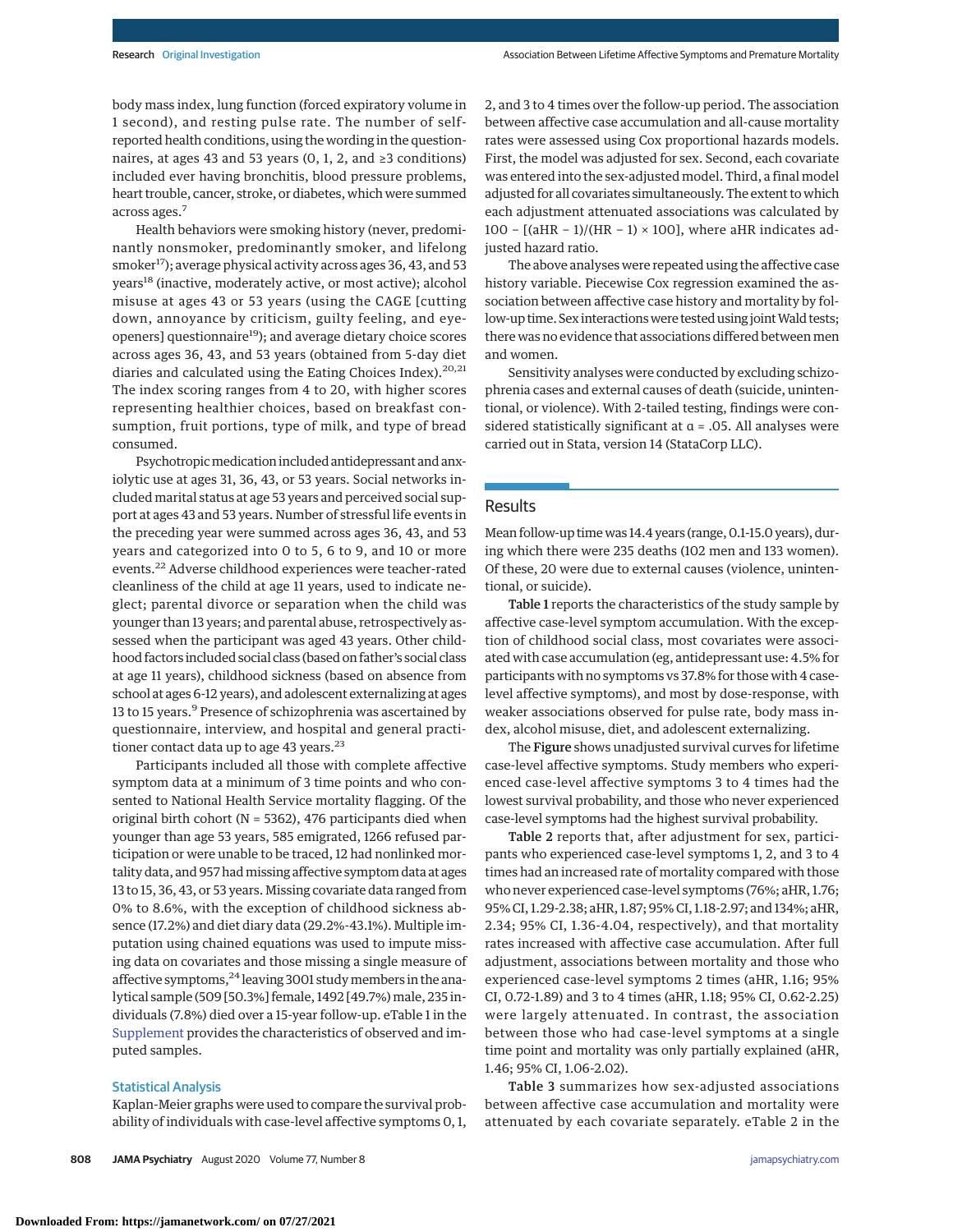Table 1. Descriptive Characteristics of 3001 Study Participants by Affective Case Accumulation Based on 15 Imputations

|                                                   | No. of affective cases |              |                |             |                        |
|---------------------------------------------------|------------------------|--------------|----------------|-------------|------------------------|
| <b>Exposure</b>                                   | $\mathbf{0}$           | $\mathbf{1}$ | $\overline{2}$ | $3 - 4$     | $P$ value <sup>a</sup> |
| Women, %                                          | 43.1                   | 55.5         | 66.1           | 71.9        | < .001                 |
| Lowest adult social class (V), % <sup>b</sup>     | 2.8                    | 4.5          | 5.6            | 6.7         | < 0.01                 |
| No educational qualifications, %                  | 34.0                   | 39.8         | 37.8           | 45.9        | < .001                 |
| ≥3 Health conditions, % <sup>c</sup>              | 5.5                    | 8.3          | 12.6           | 17.4        | < .001                 |
| Lung function, mean (SD), FEV <sub>1</sub> , L    | 2.81(0.70)             | 2.63(0.72)   | 2.44(0.70)     | 2.36(0.64)  | < 0.01                 |
| Systolic blood pressure, mean (SD),<br>mm Hq      | 137.4 (19.8)           | 135.2 (20.1) | 134.5(19.7)    | 130.6(18.3) | .001                   |
| Pulse rate, mean (SD), bpm                        | 68.0 (11.4)            | 68.5(11.8)   | 68.7(11.7)     | 69.4(12.5)  | .10                    |
| BMI, mean (SD)                                    | 27.4(4.5)              | 27.5(5.0)    | 27.7(5.5)      | 28.1(5.4)   | .08                    |
| Lifetime smoker, %                                | 14.7                   | 16.1         | 18.1           | 24.0        | .01                    |
| Alcohol misuse, %                                 | 10.8                   | 11.0         | 13.6           | 17.1        | .08                    |
| Physically inactive, %                            | 16.2                   | 20.7         | 26.8           | 29.8        | < .001                 |
| Diet (ECI score), mean (SD) <sup>d</sup>          | 8.61(1.41)             | 8.54(1.44)   | 8.45(1.40)     | 8.37(1.57)  | .04                    |
| Antidepressant use, %                             | 4.5                    | 12.0         | 22.9           | 37.8        | < .001                 |
| Anxiolytic use, %                                 | 4.2                    | 9.4          | 19.0           | 32.5        | < .001                 |
| Married or cohabiting, %                          | 81.5                   | 77.8         | 68.4           | 71.3        | < .001                 |
| Low social support, %                             | 15.0                   | 19.2         | 25.5           | 35.7        | < .001                 |
| ≥10 Stressful life events, %                      | 6.4                    | 12.3         | 25.4           | 34.9        | < .001                 |
| Parental divorce, %                               | 4.6                    | 5.2          | 4.4            | 15.0        | .01                    |
| Parental abuse, %                                 | 4.5                    | 6.8          | 9.4            | 18.4        | < .001                 |
| Among the worst childhood<br>cleanliness, %       | 2.0                    | 2.8          | 5.1            | 3.8         | .02                    |
| Lowest childhood social class (V), % <sup>b</sup> | 5.4                    | 7.2          | 7.4            | 4.4         | .63                    |
| Severe adolescent externalization, %              | 5.7                    | 6.2          | 7.7            | 13.3        | .08                    |
| ≥10 wk Childhood sickness absence, %              | 9.4                    | 12.4         | 13.2           | 17.2        | .004                   |

Abbreviations: BMI, body mass index (calculated as weight in kilograms divided by height in meters squared); ECI, Eating Choices Index;  $FEV<sub>1</sub>$ , forced expiratory volume in 1 second.

- <sup>a</sup> Wald test/joint Wald test P value using ordinal logistic regression (unadiusted).
- **b** Unskilled manual occupations.
- <sup>c</sup> Health conditions (as phrased in the questionnaire) included bronchitis, blood pressure problems, heart trouble, cancer, stroke, and diabetes.
- d Eating Choices Index scoring ranges from 4 to 20, with higher scores representing healthier choices, based on breakfast consumption, fruit portions, type of milk, and type of bread consumed.

[Supplement](https://jamanetwork.com/journals/jama/fullarticle/10.1001/jamapsychiatry.2020.0316?utm_campaign=articlePDF%26utm_medium=articlePDFlink%26utm_source=articlePDF%26utm_content=jamapsychiatry.2020.0316) provides model details. The association between those who had case-level symptoms 3 to 4 times and mortality was most strongly attenuated by the number of health conditions (32.1%), followed by anxiolytic use (28.4%), lung function (24.6%), smoking (24.6%), physical activity (23.9%), antidepressant use (20.1%), diet (16.4%), pulse rate (12.7%), and adult social class (11.2%). An almost identical pattern of attenuation was noted for those who had case-level symptoms twice. In contrast, the association between those who had case-level symptoms once andmortalitywas attenuated by only 3 variables: number of health conditions (13.2%), lung function (13.2%), and physical activity (11.8%). Many covariates earlier in the life course had little or no explanatory effect.

Table 4 reports that, after adjustment for sex, case-level affective symptoms in adolescence only were associated with increased mortality compared with those who never had caselevel symptoms, which remained after full adjustment (aHR, 1.73; 95% CI, 1.10-2.72). Covariates most strongly attenuating this association were lung function (19.4%), physical activity (19.4%), adult social class (11.2%), pulse rate (11.2%), marital status (11.2%), and childhood sickness–associated absence from school (10.2%). In contrast to all other types of affective case history, self-reported health conditions, anxiolytic use, and antidepressant use had little or no explanatory role (<6% attenuation), whereas smoking appeared to negatively confound the association (−23.5%); eTables 3 and 4 in the [Supplement](https://jamanetwork.com/journals/jama/fullarticle/10.1001/jamapsychiatry.2020.0316?utm_campaign=articlePDF%26utm_medium=articlePDFlink%26utm_source=articlePDF%26utm_content=jamapsychiatry.2020.0316) provide model details.

Figure. Unadjusted Survival Curves for All-Cause Mortality by Number of Times Case-Level Affective Symptoms Experienced (n = 3001)



Number at risk was averaged across 15 imputations and rounded to the nearest whole number.

The Kaplan-Meier graph for affective case history shows that those with late-onset case-level affective symptoms had the lowest survival probability in the first 4 years of follow-up (eFigure in the [Supplement\)](https://jamanetwork.com/journals/jama/fullarticle/10.1001/jamapsychiatry.2020.0316?utm_campaign=articlePDF%26utm_medium=articlePDFlink%26utm_source=articlePDF%26utm_content=jamapsychiatry.2020.0316). Exploratory analyses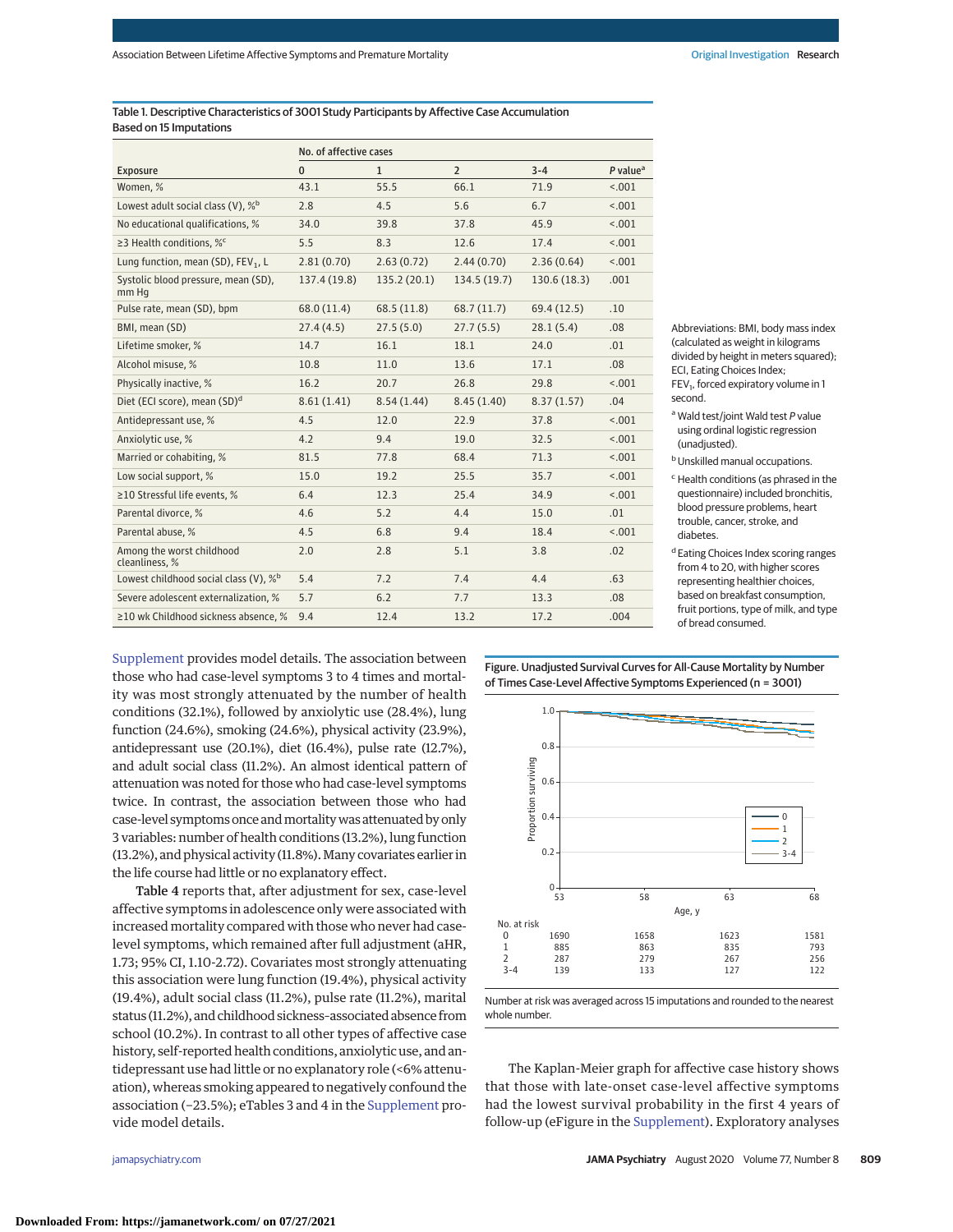Table 2. Sex-Adjusted and Fully Adjusted Hazard Ratios for Affective Case Accumulation and All-Cause Mortality<sup>a</sup>

|                           | Hazard ratio (95% CI) |                                                            |                                                                   |                             |
|---------------------------|-----------------------|------------------------------------------------------------|-------------------------------------------------------------------|-----------------------------|
| No. of affective<br>cases | Sex adjusted          | Sex-adjusted plus<br>excluded external<br>causes of deathb | Sex-adjusted plus<br>excluded schizophrenia<br>cases <sup>c</sup> | Fully adjusted <sup>d</sup> |
| $\Omega$                  | 1 [Reference]         | 1 [Reference]                                              | 1 [Reference]                                                     | 1 [Reference]               |
|                           | $1.76(1.29-2.38)$     | $1.73(1.26-2.39)$                                          | $1.75(1.29-2.38)$                                                 | $1.46(1.06-2.02)$           |
|                           | $1.87(1.18-2.97)$     | $1.87(1.17-2.97)$                                          | $1.74(1.08-2.81)$                                                 | $1.16(0.72 - 1.89)$         |
| $3 - 4$                   | $2.34(1.36-4.04)$     | $2.33(1.32 - 4.10)$                                        | $2.30(1.31-4.03)$                                                 | $1.18(0.62 - 2.25)$         |

<sup>a</sup> Based on 15 imputations and 235 deaths (n = 3001).

<sup>b</sup> Total of 2981 participants, 215 deaths.

<sup>c</sup> Total of 2984 participants, 231 deaths.

<sup>d</sup> Adjusted for all covariates listed in Table 1.

Table 3. Percentage Attenuation of Sex-Adjusted Associations Between Affective Case Accumulation and Mortality by Individual Covariates, Ordered by Total Percentage Attenuation

|                                 | % Attenuation by No. of times affective symptoms were at case level <sup>a</sup> |                |         |
|---------------------------------|----------------------------------------------------------------------------------|----------------|---------|
| Covariate                       | $\mathbf{1}$                                                                     | $\overline{2}$ | $3 - 4$ |
| <b>Health conditions</b>        | 13.2                                                                             | 25.3           | 32.1    |
| Lung function                   | 13.2                                                                             | 28.7           | 24.6    |
| Physical activity               | 11.8                                                                             | 25.3           | 23.9    |
| Anxiolytic use                  | 7.9                                                                              | 18.4           | 28.4    |
| Smoking                         | 5.3                                                                              | 17.2           | 24.6    |
| Antidepressant use              | 6.6                                                                              | 14.9           | 20.1    |
| <b>Diet</b>                     | 6.6                                                                              | 12.6           | 16.4    |
| Adult social class              | 7.9                                                                              | 11.5           | 11.2    |
| Marital status                  | 6.6                                                                              | 11.5           | 7.5     |
| Pulse rate                      | 6.6                                                                              | 4.6            | 12.7    |
| Childhood sickness absence      | 5.3                                                                              | 4.6            | 7.5     |
| <b>Educational level</b>        | 3.9                                                                              | 2.3            | 6.7     |
| Social support                  | 2.6                                                                              | 3.4            | 6.0     |
| Childhood cleanliness           | 2.6                                                                              | 5.7            | 3.0     |
| Problem drinking                | 1.3                                                                              | 3.4            | 5.2     |
| Adolescent externalizing        | $\mathbf{0}$                                                                     | 2.3            | 6.7     |
| Body mass index                 | 1.3                                                                              | 3.4            | 3.7     |
| Parental abuse                  | 1.3                                                                              | 1.1            | 3.7     |
| Parental divorce                | $\Omega$                                                                         | $-1.1$         | 4.5     |
| Childhood social class          | 5.3                                                                              | $\Omega$       | $-3.0$  |
| Stressful life events           | $\Omega$                                                                         | $\Omega$       | 0.7     |
| Systolic blood pressure         | $-1.3$                                                                           | $-1.1$         | $-5.2$  |
| Fully adjusted (all covariates) | 39.5                                                                             | 81.6           | 86.6    |

<sup>a</sup> Percentage attenuation of each covariate was entered separately (ie, not simultaneously) into the sex-adjusted model; since individual covariates are not independent of one another, these figures provide only an approximate indication of the importance of each variable.

suggested that, after adjustment for sex, there was an association between those who had late-onset case-level symptoms and mortality in the first 4 years of follow-up (aHR; 3.49; 95% CI, 1.27-9.60), which was equivalent to that for those who experienced chronic case-level symptoms (aHR, 3.26; 95% CI, 1.10-9.62) but not in later years (aHR, 1.26; 95% CI, 0.67-2.37) (Table 4).

The association between intermittent case-level affective symptoms and mortality (Table 4) was largely attenuated after full adjustment (aHR, 1.27; 0.89-1.81). This attenuation followed a similar pattern noted in participants who experienced case-level symptoms 2 and 3 to 4 times.

Sensitivity analyses (Table 2) showed that the sexadjusted HR for those who had case-level symptoms twice was slightly attenuated after excluding individuals with schizophrenia (n = 17) (aHR, 1.74; 95% CI, 1.08-2.81); however, all other associations were unaffected. The exclusion of external causes of death (n = 20) did not alter associations.

## **Discussion**

In a large, British population-based cohort, we found accumulation over the life course where mortality increased with the frequency of case-level affective symptoms (ie, suggestive of a clinical diagnosis): after adjustment for sex, those with case-level affective symptoms 1, 2, and 3 to 4 times had 76%, 87%, and 134% higher rates, respectively, of premature mortality compared with those who never had case-level symptoms over a 15-year follow-up. After full adjustment for covariates, associations between mortality and those who experienced case-level affective symptoms 2 and 3 to 4 times were largely explained; however, the association for participantswho had case-level symptoms at a single time point remained. Among the latter group, differential associations were observed. Case-level symptoms in adolescence only (ages 13-15 years) were associated with a 94% increased rate of mortality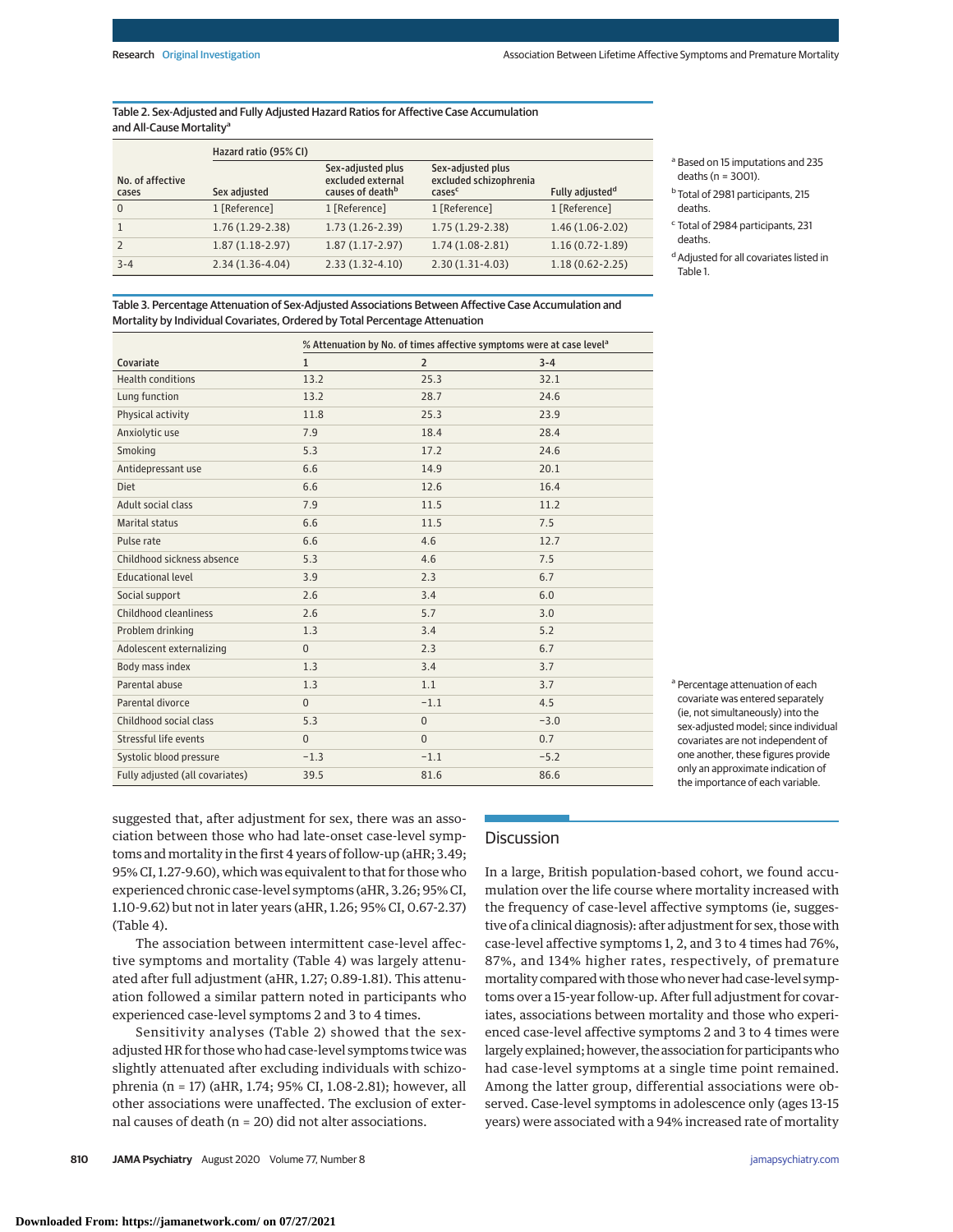Table 4. Sex-Adjusted Hazard Ratios for Affective Case History and All-Cause Mortality by Follow-up Time, Based on 15 Imputations

|                                     | Hazard ratio (95% CI)          |                                         |                                   |                                |
|-------------------------------------|--------------------------------|-----------------------------------------|-----------------------------------|--------------------------------|
|                                     | Sex adjusted                   | Fully adjusted <sup>a</sup>             |                                   |                                |
| Variable                            | 15-y Follow-up<br>$(n = 3001)$ | $\leq$ 4 y of Follow-up<br>$(n = 3001)$ | >4 y of Follow-up<br>$(n = 2947)$ | 15-y Follow-up<br>$(n = 3001)$ |
| Deaths, No.                         | 235                            | 42                                      | 193                               | 235                            |
| Affective case history <sup>b</sup> |                                |                                         |                                   |                                |
| Never                               | 1 [Reference]                  | 1 [Reference]                           | 1 [Reference]                     | 1 [Reference]                  |
| Adolescent only                     | $1.98(1.27-3.07)$              | $1.17(0.32 - 4.29)$                     | $2.15(1.33-3.46)$                 | $1.73(1.10-2.72)$              |
| Late onset                          | $1.67(0.96 - 2.89)$            | $3.49(1.27-9.60)$                       | $1.26(0.67 - 2.37)$               | $1.32(0.74-2.36)$              |
| Intermittent                        | $1.74(1.26-2.40)$              | $1.24(0.62 - 2.94)$                     | $1.85(1.31-2.62)$                 | $1.27(0.89-1.81)$              |
| Chronic                             | $2.34(1.36-4.03)$              | $3.26(1.10-9.62)$                       | $2.11(1.13-3.97)$                 | $1.17(0.61 - 2.23)$            |

<sup>a</sup> Adjusted for all covariates listed in Table 1.

**b** Never indicates 0 times experienced case-level affective symptoms (reference category); adolescent only, case-level symptoms at ages 13 to 15 years only; late-onset, case-level symptoms at age 53 years only; intermittent, all age groups with case-level symptoms 1 to 2 times; and chronic, case-level symptoms 3 to 4 times.

compared with the rate among those who never had caselevel symptoms, which was only partially explained by covariates. In contrast, late-onset case-level symptoms (age 53 years only) demonstrated an association with mortality only in the first 4 years of follow-up. Most associations were explained predominantly by self-reported health conditions, physical activity, lung function, smoking, and psychotropic medication use.

These findings are consistent with previous studies showing a dose-response association between affective symptom accumulation and rates of mortality<sup>4,5</sup>; however, all of these studies were conducted in samples of older persons over a maximum 7-year follow-up.

We found that the association between thosewho had caselevel affective symptoms multiple times (2 and 3-4) and mortality was most strongly attenuated by adult health indicators and behaviors: self-reported health conditions, lung function, physical activity, anxiolytic use, smoking, antidepressant use, diet, pulse rate, and adult social class. In contrast, the association between mortality and case-level symptoms at a single time point was only partially attenuated and by just 3 variables: number of health conditions, lung function, and physical activity. This finding suggests that there could be additional pathways to mortality for those who have case-level symptoms multiple times; for example, the role of behavioral and socioeconomic factors may increase with greater exposure to affective problems. These results are largely consistent with previous studies that found attenuating effects of physical health conditions or illness, physical activity, and smoking.3,5,25,26

The association between case-level affective symptoms in adolescence only andmortalitywas largely unexplained following adjustment for covariates and demonstrated a different pattern of attenuation compared with other affective symptom profiles, suggesting a unique explanatory pathway. We found that late onset of case-level affective symptoms (age 53 years only) showed a strong association with mortality in the first 4 years of follow-up, but not in later years. This finding is consistent with other studies in which recent or new-onset symptoms were associated with mortality, <sup>25,27</sup> cancer incidence, <sup>28</sup> and cardiovascular events.25

Poor physical health may confound associations between affective symptoms and mortality, particularly in later

life, for example, through psychological or inflammatory pathways.<sup>29</sup> Conversely, affective problems originating earlier in the life coursemay be associated with detrimental health behaviors (eg, smoking and low levels of physical activity) and subsequent poor health and mortality.<sup>30</sup> This possibility suggests that health behaviors and poor physical health may mediate the association between chronic affective problems and mortality, but confound associations with regard to adultonset symptoms; however, it is difficult to infer potential causal pathways in this analysis, as most covariates have a bidirectional association with affective problems.

Several covariates had no notable explanatory role, including parental abuse and neglect. Consistent with these findings, Kelly-Irving et al<sup>31</sup> found that the association between adverse childhood experiences and mortality was not explained by affective symptoms, suggesting that childhood adversity and affective problems have different pathways to mortality. Also consistent with our findings, population-based studies examining the association between depressive symptoms and mortality have shown a negligible explanatory role for body mass index, $3$  educational level, $3,30$  social support, and stressful life events,<sup>30</sup> with a moderate role for alcohol abstention (as opposed to misuse).<sup>5</sup> Adjustment for systolic blood pressure appeared to slightly strengthen associations between affective case accumulation and mortality, which can be attributed to the inverse association between systolic blood pressure-associated affective problems.<sup>32,33</sup> It is also likely, however, that the attenuating outcome of each variable is modified by cause of death. For example, systolic blood pressure and body mass index might play a stronger role with respect to cardiovascular mortality; this possibility could not be examined in the present study owing to low power.

A primary concern directed at previous studies examining affective symptoms and mortality is a general failure to account for confounding by coexisting mental health problems.1 Schizophrenia and adolescent externalizing behavior have demonstrated associations with premature mortality in the NSHD<sup>34</sup> and elsewhere.<sup>35,36</sup> However, our results were not altered by adjusting for externalizing behaviors or excluding cases of schizophrenia (n = 25), suggesting that affective problems are associated with mortality rates independent of other mental disorders. Similarly, sensitivity analyses showed that excluding external causes of death had a negligible associa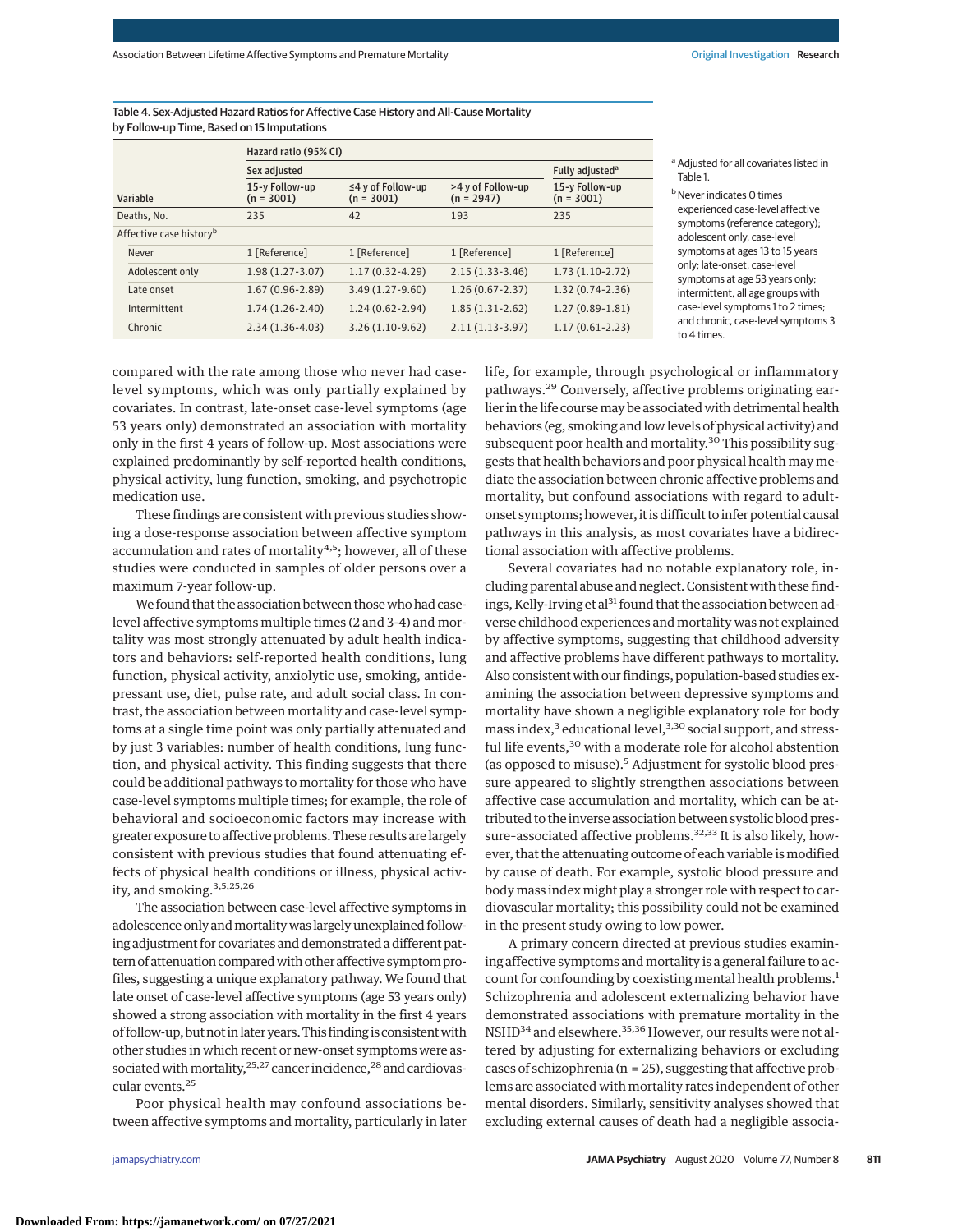tion with HRs, indicating that individuals who experienced affective problems were no more likely to die by suicide or of unintentional or violent death compared with natural causes; these findings are consistent with previous research. $1,3,25$ 

### Strengths and Limitations

This study has both strengths and limitations. Strengths of the study include an unusually long follow-up period and prospective data obtained on an extensive range of potential explanatory factors. Mortality data were obtained for nearly all study members using registry linkage data, with missing data addressed using multiple imputation. As with most longrunning studies, greater attrition occurred among those with adult social disadvantage and poorer health,<sup>7</sup> including affective problems, childhood adversity, adolescent externalizing problems, social classes in which individuals had primarily unskilled manual occupations, and men, which could lead to biased estimates, if anything, underestimation of effect sizes. The NSHD data are unique in having repeated measures of affective symptoms from the early 1950s and spanning 4 decades. Each measure is different, yet there is evidence that they capture the same underlying construct: all 4 measures demonstrate a single-factor solution,<sup>9,13,37</sup> the Present State Examination is highly correlated with the 28-item General Health Questionnaire,<sup>38</sup> and adolescent affective symptoms in the NSHD are associated with adult psychiatric outcomes at ages 36, 43, and 53 years.<sup>39</sup> We also provided evidence of doseresponse associations between affective case accumulation and many covariates, including psychotropic medication, supporting the validity of this measure.

Conversely, each measure of affective symptoms captured a relatively small window of time, which means that findings for adolescent-only and late-onset cases should be interpreted with caution. Moreover, in contrast to other measures, adolescent-only affective symptoms were rated by a teacher, which could lead to misclassification and potential bias if participants had emotional problems that were unrecognized by teachers; however, teacher ratings have been shown to equally estimate psychiatric disorders compared with selfreport in other measures of adolescent emotional problems, such as, the Strength and Difficulties Questionnaire.<sup>40</sup> Our results are specific to mortality in later life, as causes of death are considerably different earlier in the life course. The generalizability of the resultsmay also be constrained by the NSHD being an all-white cohort. There have also been improvements in mental health awareness and treatment since the 1960s, although access to mental health services remains limited in England.<sup>41</sup>

### **Conclusions**

We have shown data that suggest accumulation, where increased frequency of case-level affective symptoms are associated with increased mortality. We also found that most associations between lifetime case-level affective symptoms and mortality were primarily explained by self-reported health conditions, lung function, smoking, physical activity, and psychotropic medication use, but that explanatory pathways were likely dependent on both the duration and timing of symptoms. These findings suggest that policies to reduce the interaction between mental and physical health should be aimed predominately at adults as opposed to earlier in the life course. This study also highlights the importance of affective symptom history and may help direct future work in elucidating specific causal pathways and points of intervention.

### ARTICLE INFORMATION

**Accepted for Publication:** January 30, 2020.

**Published Online:** April 8, 2020. doi[:10.1001/jamapsychiatry.2020.0316](https://jamanetwork.com/journals/jama/fullarticle/10.1001/jamapsychiatry.2020.0316?utm_campaign=articlePDF%26utm_medium=articlePDFlink%26utm_source=articlePDF%26utm_content=jamapsychiatry.2020.0316)

**Open Access:** This is an open access article distributed under the terms of the [CC-BY License.](https://jamanetwork.com/journals/jamapsychiatry/pages/instructions-for-authors?utm_campaign=articlePDF%26utm_medium=articlePDFlink%26utm_source=articlePDF%26utm_content=jamapsychiatry.2020.0316#SecOpenAccess) © 2020 Archer G et al.JAMA Psychiatry.

**Author Contributions:** Dr Archer had full access to all the data in the study and takes responsibility for the integrity of the data and the accuracy of the data analysis.

Concept and design: Archer, Kuh, Hotopf, Richards. Acquisition, analysis, or interpretation of data: All authors.

Drafting of the manuscript: Archer, Richards. Critical revision of the manuscript for important intellectual content: All authors. Statistical analysis: Archer, Stafford. Obtained funding: Kuh, Hotopf, Richards. Supervision: Kuh, Hotopf, Richards.

**Conflict of Interest Disclosures:** Dr Kuh reported receiving grants from the Medical Research Council during the conduct of the study as well as outside the submitted work. Dr Hotopf reported receiving grants from Innovative Medicines Initiative and European Federation of Pharmaceutical Industries and Associations outside the submitted work. Dr Richards reported receiving grants from the UK

Medical Research Council during the conduct of the study. No other disclosures were reported.

**Funding/Support:** Dr Archer is supported by an Economic and Social Research Council research studentship. Dr Stafford is supported by the UK Medical Research Council. Dr Kuh was funded by the UK Medical Research Council, and Dr Richards is funded by the UK Medical Research Council. Dr Hotopf is supported by an National Institute for Health Research Senior Investigator Award. This article represents independent research partially funded by the National Institute for Health Research Biomedical Research Centre at South London and Maudsley National Health Service Foundation Trust and King's College London.

**Role of the Funder/Sponsor:** The funding organizations had no role in the design and conduct of the study; collection, management, analysis, and interpretation of the data; preparation, review, or approval of the manuscript; and decision to submit the manuscript for publication.

**Disclaimer:** The views expressed are those of the authors and not necessarily those of the National Health Service, the National Institute for Health Research, or the Department of Health and Social Care.

### REFERENCES:

**1**. Miloyan B, Fried E. A reassessment of the relationship between depression and all-cause mortality in 3,604,005 participants from 293 studies. World Psychiatry. 2017;16(2):219-220. doi[:10.1002/wps.20439](https://dx.doi.org/10.1002/wps.20439)

**2**. Wulsin LR, Vaillant GE, Wells VE. A systematic review of the mortality of depression. Psychosom Med. 1999;61(1):6-17. doi[:10.1097/00006842-](https://dx.doi.org/10.1097/00006842-199901000-00003) [199901000-00003](https://dx.doi.org/10.1097/00006842-199901000-00003)

**3**. Mykletun A, Bjerkeset O, Dewey M, Prince M, Overland S, Stewart R. Anxiety, depression, and cause-specific mortality: the HUNT study. Psychosom Med. 2007;69(4):323-331. doi[:10.1097/](https://dx.doi.org/10.1097/PSY.0b013e31803cb862) [PSY.0b013e31803cb862](https://dx.doi.org/10.1097/PSY.0b013e31803cb862)

**4**. Geerlings SW, Beekman ATF, Deeg DJH, Twisk JWR, Van Tilburg W. Duration and severity of depression predict mortality in older adults in the community. Psychol Med. 2002;32(4):609-618. doi[:10.1017/S0033291702005585](https://dx.doi.org/10.1017/S0033291702005585)

**5**. White J, Zaninotto P, Walters K, et al. Duration of depressive symptoms and mortality risk: the English Longitudinal Study of Ageing (ELSA). Br J Psychiatry. 2016;208(4):337-342. doi[:10.1192/bjp.bp.](https://dx.doi.org/10.1192/bjp.bp.114.155333) [114.155333](https://dx.doi.org/10.1192/bjp.bp.114.155333)

**6**. Kuh D, Wong A, Shah I, et al. The MRC National Survey of Health and Development reaches age 70: